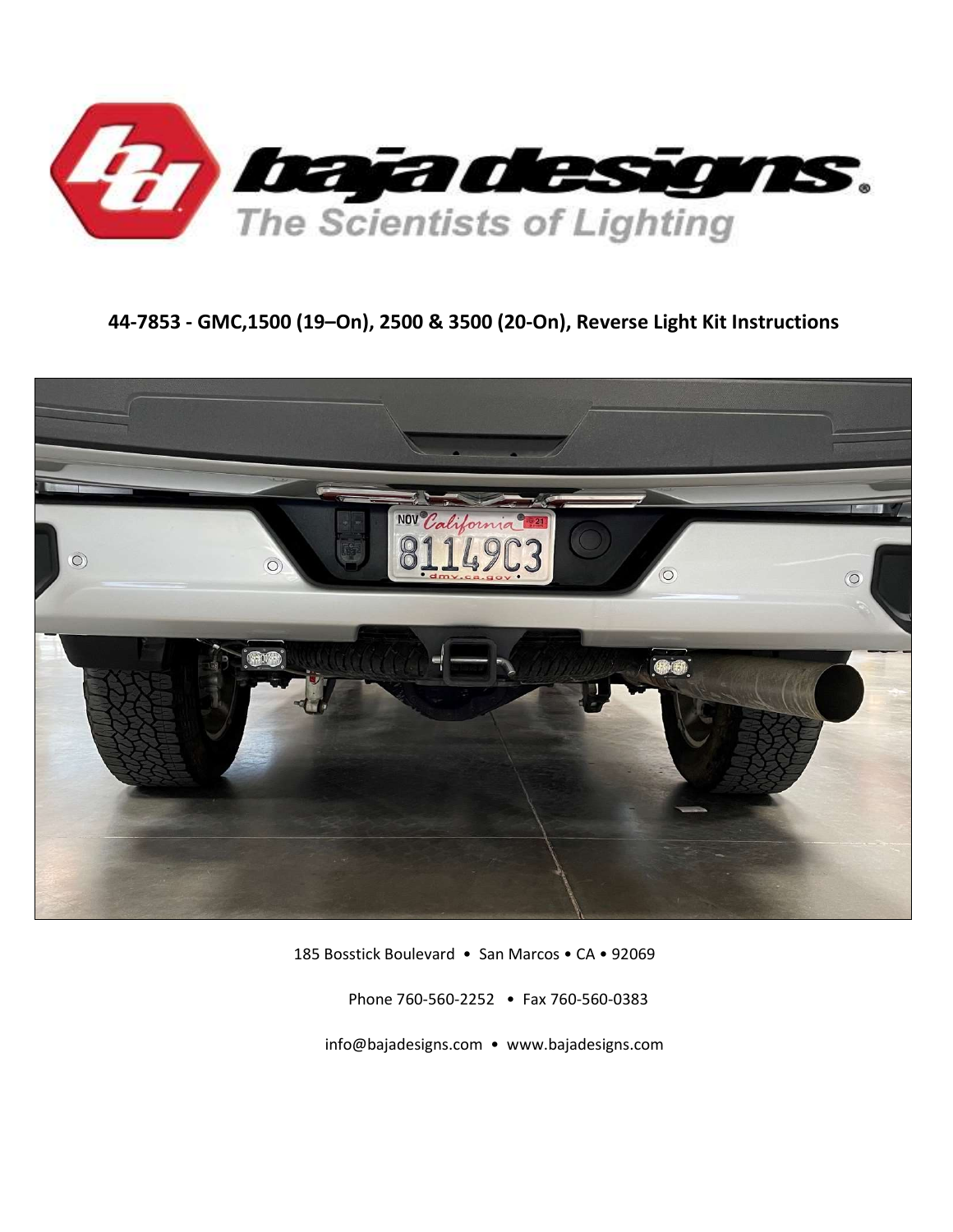

### LIMITED LIFETIME WARRANTY

Baja Designs proudly offers a LIFETIME WARRANTY against manufacturer's defect on all the products that we manufacture. These are comprehensive warranties; other than the exclusions below – you're covered. If your LED or HID bulb burns out, you're covered. Additionally, cutting off our connector or changing your lenses does not automatically void your warranty.

### Exclusions:

Installation errors, abuse, misuse or crash damage. You must be the original owner of the product and can supply proof of purchase.

Baja Designs manufactures its own products as well as resells products manufactured by others. Baja Designs makes no express or implied warranties on products not manufactured by Baja Designs including without limitation any warranties or merchantability and fitness for a purpose. We will, however, pass on all warranties made by the manufacturer, who has sole responsibility for performing such warranties.

Baja Designs will pay the freight if your product is less than 90 days old, otherwise defective products must be returned to Baja Designs, Inc., freight prepaid. At our option, we will repair or replace items in question and return them at no charge. If the identical product is no longer available, we will replace with a similar product of equal value. Baja Designs Inc. will not be responsible for any indirect or consequential damages in connection with defective merchandise.

Items purchased through a Baja Designs authorized dealer must be returned through the dealer. Only available on LED auxiliary lights and product must be in sellable condition at MSRP. Product that has been damaged in any way after the original purchase date will be excluded from this guarantee.

#### Indemnification:

Buyer hereby acknowledges off-roading, racing and driving at night are dangerous activities and that the products and/or supplies purchased from Baja Designs are used in an inherently dangerous activity that may endanger life and limb; and in no event shall the seller, or seller's heirs and assigns, be held liable for consequential damages, nor shall seller's liability on any claim for damages arising out of or connected with the sale, delivery, or use of purchased products and/or supplies exceed the purchase price of the products and/or supplies.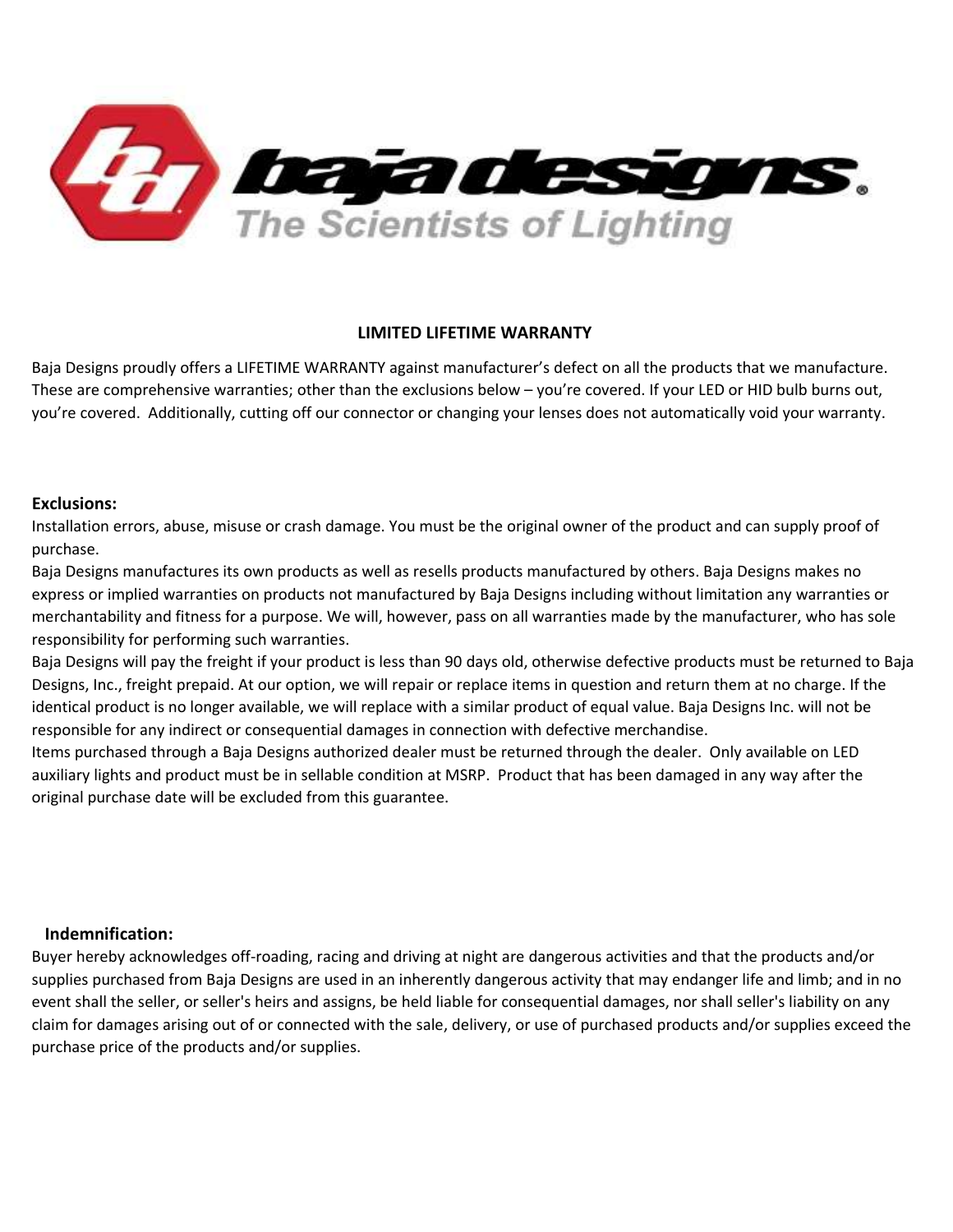\*\*For a color copy of instructions, visit your vehicle specific application on BajaDesigns.com \*\*

1. 2.

## Tools Required

- \* T-15, T-40 Torx Bit
- \*10mm socket
- \* Flush Cuts Or Dikes

1. Using a T-15 Torx bit, remove the 2X bolts on the side of the tail light located onside the bed rail.

2. Gently pry on the top of the lights towards the back of the vehicle.

3. Pull back on the red tab of the tail light connector and push down on the locking tab to release the plug. 4. Locate the reverse light power wire. It will be the light green wire located on the bottom right of the connector.







5. Use the splice connector on the reverse light harness and clasp the two ends together over the light green power wire.

6. Begin routing the wires behind the taillight and down to the bottom of the vehicle.